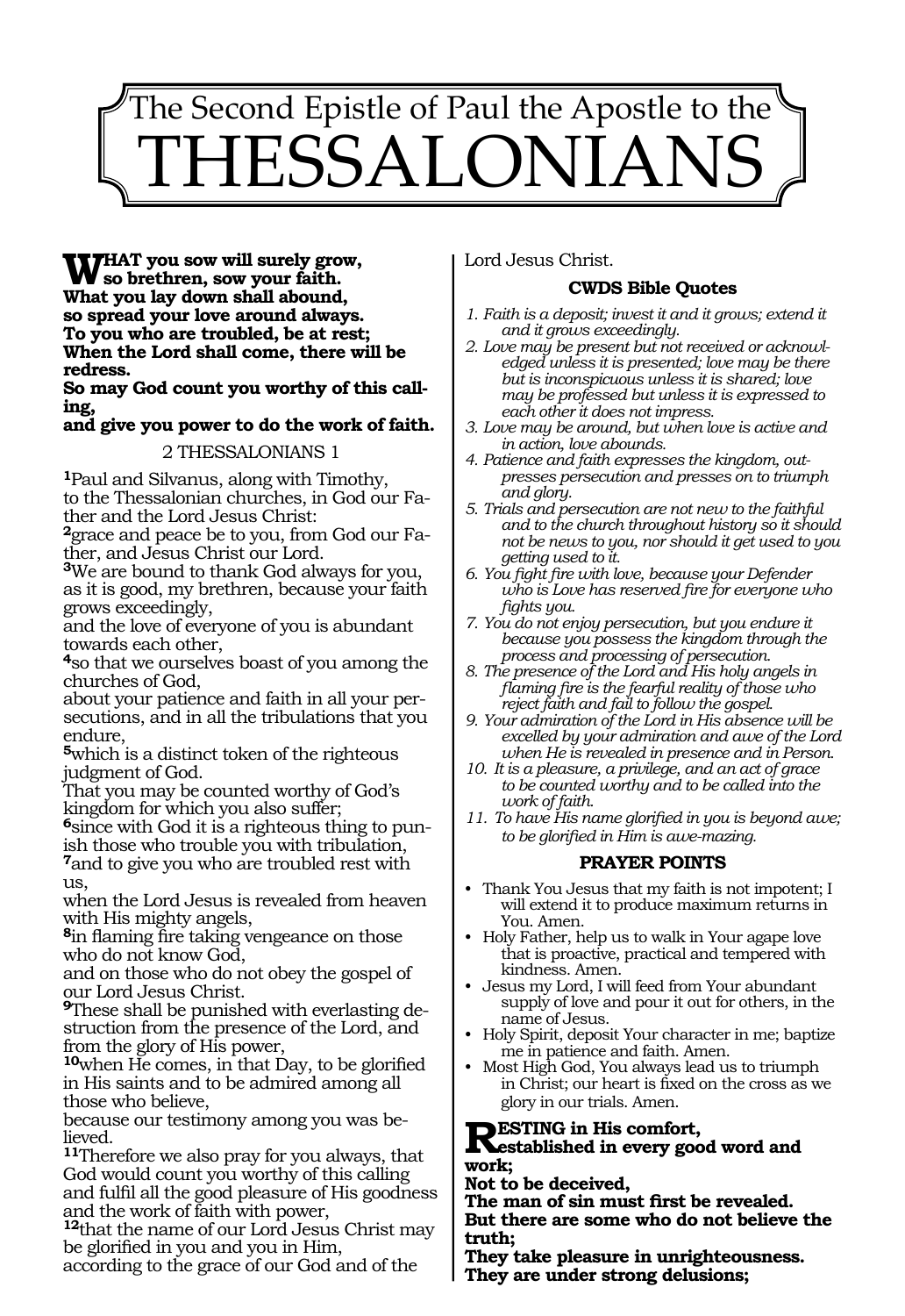#### **Believing a lie, they lie in comfort day by day.**

### 2 THESSALONIANS 2

**<sup>1</sup>**Now we beseech, brethren, regarding the coming of our Lord Jesus Christ, and also our gathering together to Him,

**<sup>2</sup>**that you are not to be so quickly shaken in mind, nor be troubled by spirit, nor by word, nor by letter, as from us, as though the day of Christ has arrived.

**<sup>3</sup>**Let no man deceive you by any means, for that Day shall not come except there is first a falling away,

and unless the man of sin is revealed, the son of perdition,

**<sup>4</sup>**who opposes and exalts himself high above all that is called God, or that is worshipped, so that he as God sits in God's temple, showing himself that he is God.

**<sup>5</sup>**Do you not remember that when I was yet with you I told you these things?

**<sup>6</sup>**And now you know what is hidden, that he may be revealed in the time set for him. **<sup>7</sup>**For the mystery of iniquity is already at work. Only He who now permits will permit, until He is taken out of the way.

**<sup>8</sup>**And then shall the wicked be clearly seen, whom the Lord shall consume with the breath of His mouth,

and shall destroy, likewise, with His coming. **<sup>9</sup>**The coming of the wicked one is after the works of Satan,

having all power, signs and lying wonders, **<sup>10</sup>**and with all deceivable unrighteousness in them that perish,

because they did not receive the love of the truth that they might be saved.

**<sup>11</sup>**For this reason God shall send them strong delusions,

**<sup>12</sup>**that they should thereby believe a lie and they might be condemned,

who believed not the truth, but have pleasure in unrighteousness.

**<sup>13</sup>**But, brethren beloved of the Lord, we are bound to give thanks to God for you always, because God, from the beginning, had chosen you to salvation in Him

through sanctification of the Spirit and believing in the truth,

**<sup>14</sup>**whereby He called you, by our gospel, to obtain the glory of Christ Jesus our Lord. **<sup>15</sup>**Therefore, brethren, stand fast and hold the traditions you have been taught, whether by

our epistle or by word. **<sup>16</sup>**Now may our Lord Jesus Christ Himself,

and God, our Father, who has loved us and has given us everlasting consolation and good hope through grace,

**<sup>17</sup>**comfort your hearts and establish you in every good word and work.

### **CWDS Bible Quotes**

*1. Your exclusion from the faith is because of your* 

*inclusion among those who are dancing to delusions until the final revelation of Christ.*

- *2. You are chosen for a glorious inheritance obtained through sanctification and faith in the truth, and you were called through the gospel because you were chosen.*
- *3. Your inheritance is not a fast stand and then you fall; it is for you to stand fast in the good word you have received so you do not fall and lose everything.*
- *4. Your good word and work may be evident but not established; power the existence in prayer and pray for establishment; that it will be established in you and through you in the earth, and that you be established in it.*
- *5. Your consolation is everlasting and your hope is good, but you need continuous comfort while you endure the sacrifice and processing of possessing.*
- *6. The coming of the Lord is a surety, the time is obscurity, but there are signs to determine the season.*
- *7. The closeness of the coming of the Lord cannot be concealed when the man of sin is revealed.*
- *8. End time church will not be precipitated by endless faith, but by a faithless end, a falling away.*
- *9. There is often a falling apart before it fits together, but there will be a falling away before the saints are gathered.*
- *10. The devil will exalt himself by sitting in the temple; the seat of his desired worship, before his humiliation, disgrace and fiery judgment.*
- *11. The devil has always wanted to take the place of God and of worship, in heaven, on earth and in the hearts of men; his actions are ever judged by God who designates him for a throne on fire in hell.*
- *12. Lawlessness will be overbearing but it is not only going to come, it is working already in a mystery.*
- *13. Restraint and resistance to the word will keep you consistent and constant, but it cannot keep up forever, it will be taken out of the way.*
- *14. The devil and his lawlessness cannot stand before the breath(word) of God's mouth and the brightness of His coming.*
- *15. It is not the absence of demonic power, signs, lying wonders and deception that keeps the righteous, but the presence of the love for truth that exposes and nullifies every lie.*
- *16. The devil has so many captives for so many are captivated by his lying wonders, demonic delusion and display of power, but no matter how a lie is dressed, it is addressed as a lie in the mirror of faith, and the truth of the gospel.*

### **PRAYER POINTS**

- Thank You Father, that I am of the faith and included in the common-wealth of the kingdom and of Christ. Amen.
- My Father my God, my heart overflows with gratitude to You for choosing me. Amen.
- I refuse to be a quick fire that flares and is not there; I will burn constantly and consistently for You Father; the raging storms will end and I will be burning. Amen.
- Establish me, Lord, in every good word and work, and establish the work of my hands. Amen.
- I may have to possess through pain, persecution, patience and processing, but I will not be prevented, I will possess, in the name of Jesus.